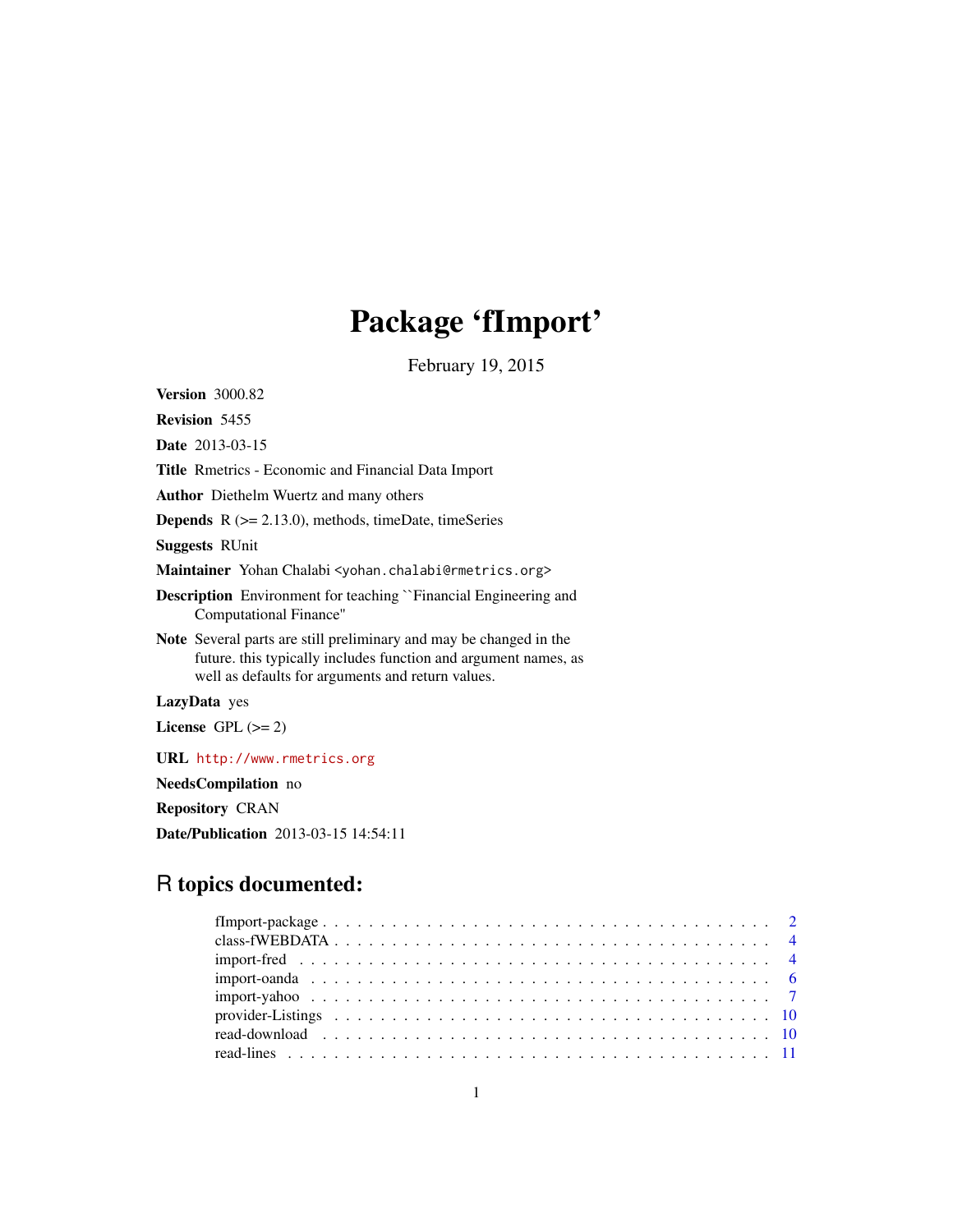<span id="page-1-0"></span>

| Index | 18 |
|-------|----|
|       |    |
|       |    |
|       |    |
|       |    |
|       |    |
|       |    |
|       |    |
|       |    |

fImport-package *Import Data Package*

#### Description

Package of utility functions to download and manage data sets from the Internet or from other sources.

#### Details

| Package:   | fImport                                               |
|------------|-------------------------------------------------------|
| Type:      | Package                                               |
| Date:      | 2008, 2009, 2010                                      |
| License:   | GPL Version 2 or later                                |
| Copyright: | (c) 1999-2008 Diethelm Wuertz and Rmetrics Foundation |
| URL:       | http://www.rmetrics.org                               |

The package contains:

1) Three example import funcions for Yahoo, Oanda, and the Federal Reserve.

2) Several utility functions to read and write data, including functions which allow system calls to the Links, Lynx, and W3M text browser, and a function to read xls Excel files.

3) Several csv files with provider listings.

#### Overview on Time Series Data:

The package makes functions available to download financial market data from the internet. Functions are available for the follwing web sites:

- 1. Data from research.stlouisfed.org
- 2. Data from www.oanda.com
- 3. Data from chart.yahoo.com

There are two kinds of functions available, the first kind is called \*Series which downloads a "timeSeries" object from a web site wher the star  $\star$  is a placeholder for the web site (fred, oanda, and yahoo), and the second kind is called \*Import which downloads an S4 object of class "fWEBDATA" wit a @Data slot which keeps the "timeSeries" object and further slots which keep additional download information.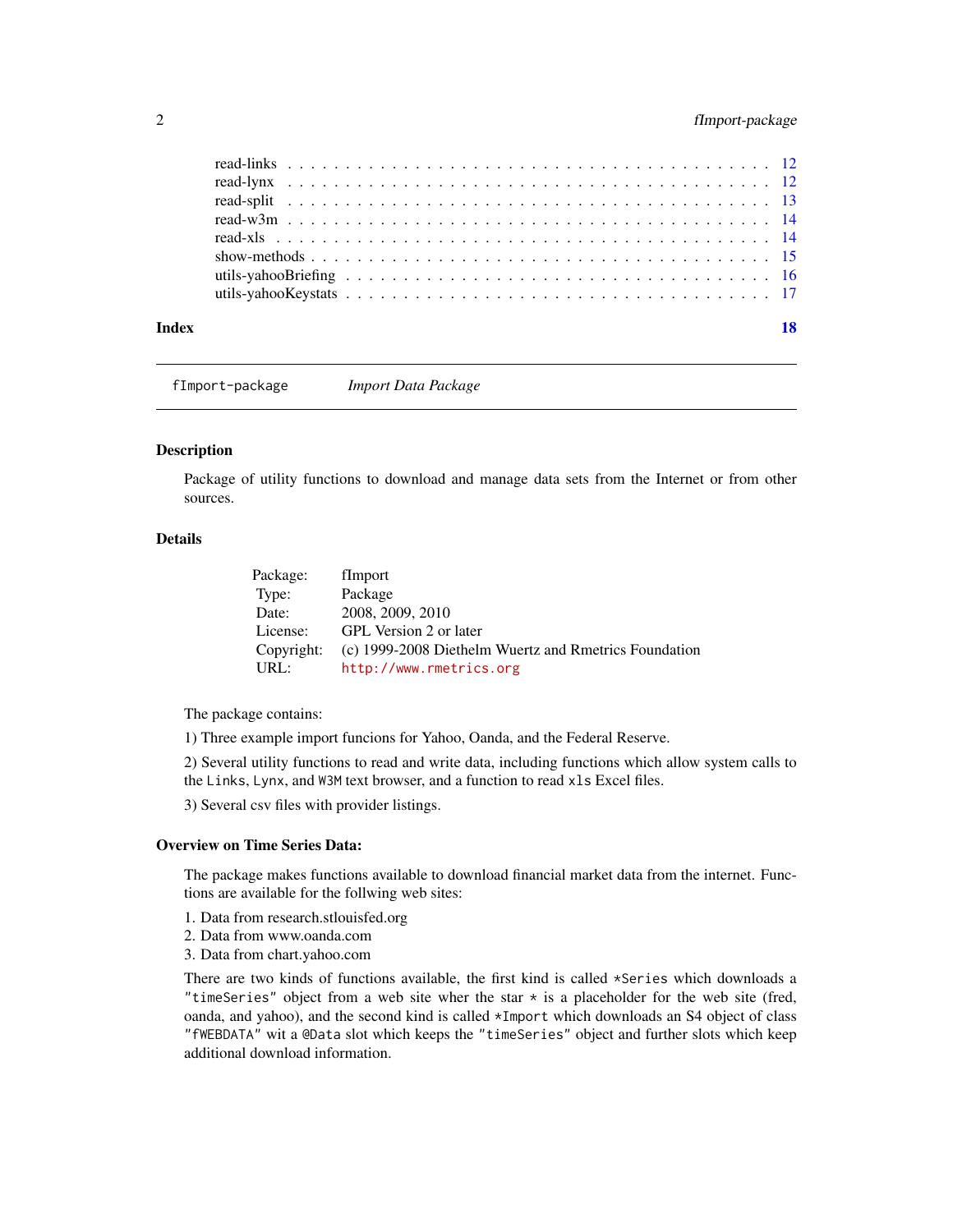#### fImport-package 3

We recommend the first kind of functions for easy download of economic and financial time series, whereas we recommend to use the second kind of functions when additional information is required for example for the storage of the data in a data base management system.

IMPORTANT NOTE: The download from the web site www.forecasts.org has been withdrawn since the time series are no longer updated. Note, all the series offered by the "forecasts.org" web site are also available from the FRED St. Louis database.

#### Downloading 'timeSeries' Objects:

The following functions

- 1. fredSeries
- 2. oandaSeries
- 3. yahooSeries

allow for an easy download of economic and financial time series data as objects of class "timeSeries".

Note, with version 280.73 major changes were made in the argument list of the downloading functions. We apologize for any inconveniences caused by these changes. The reason was that now all functions have the same arguments which makes their usage much easier. For details we refer to the help pages of the functions mentioned above.

If you like to keep additional download information, use the functions

- 1. fredImport
- 2. oandaImport
- 3. yahooImport

which return objects of class "fWEBDATA".

#### Fomer Yahoo Utilities:

The function yahooKeystats allows to download key statistics from Yahoo's web site.

The function yahooBriefings allows to download a briefing from Yahoo's web site.

Note: The Yahoo utilities yahooKeystats and yahooBriefings are (as of March 2012) no longer supported.

#### License:

This Rmetrics package is written for educational usage teaching "Computational Finance and Financial Engineering" and licensed under GPL.

#### References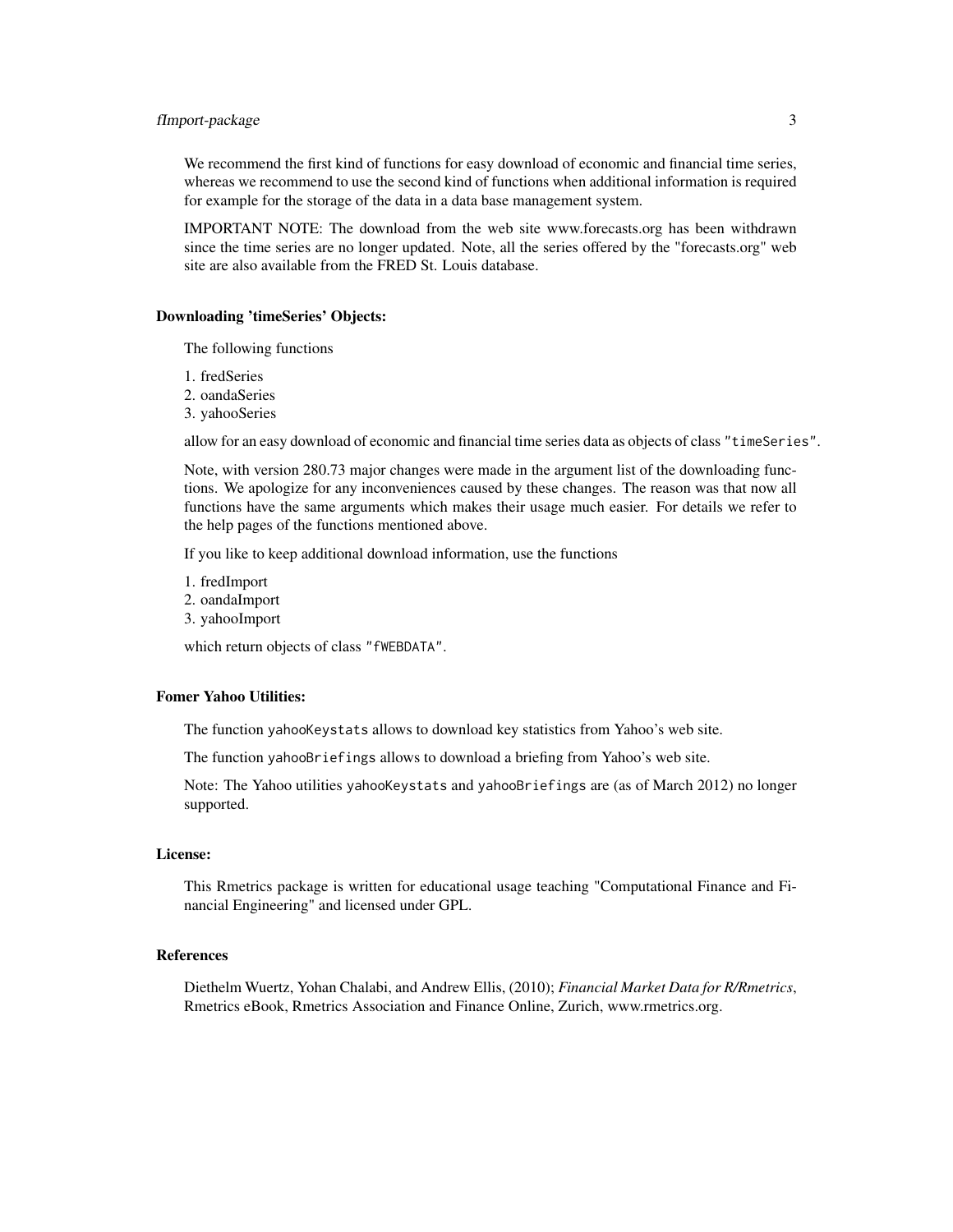<span id="page-3-0"></span>class-fWEBDATA *Class "fWEBDATA"*

#### Description

The class fWEBDATA represents a download from the internet.

#### Objects from the Class

Objects can be created by calls of the import or series functions.

#### **Slots**

call: Object of class "call": the call of the applied function.

- data: Object of class "data.frame": the data as downloaded formatted as a data.frame.
- param: Object of class "character": a character vector whose elements contain the values of selected parameters of the argument list.
- title: Object of class "character": a character string with the name of the download. This can be overwritten specifying a user defined input argument.
- description: Object of class " character": a character string with an optional user defined description. By default just the current date and user when the test was applied will be returned.

#### Methods

show signature(object = "fWEBDATA"): prints an object of class 'fWEBDATA'.

#### References

Diethelm Wuertz, Yohan Chalabi, and Andrew Ellis, (2010); *Financial Market Data for R/Rmetrics*, Rmetrics eBook, Rmetrics Association and Finance Online, Zurich, www.rmetrics.org.

import-fred *Import Market Data from the Fred*

#### Description

Imports financial time series data from research.stlouisfed.org.

#### Usage

```
fredSeries(symbols, from = NULL, to = Sys.timeDate(),
   nDaysBack = 366, \dots)
fredImport(query, file = "tempfile", source = NULL, frequency = "daily",
   from = NULL, to = Sys.timeDate(), nDaysBack = NULL,save = FALSE, sep = ";", try = TRUE)
```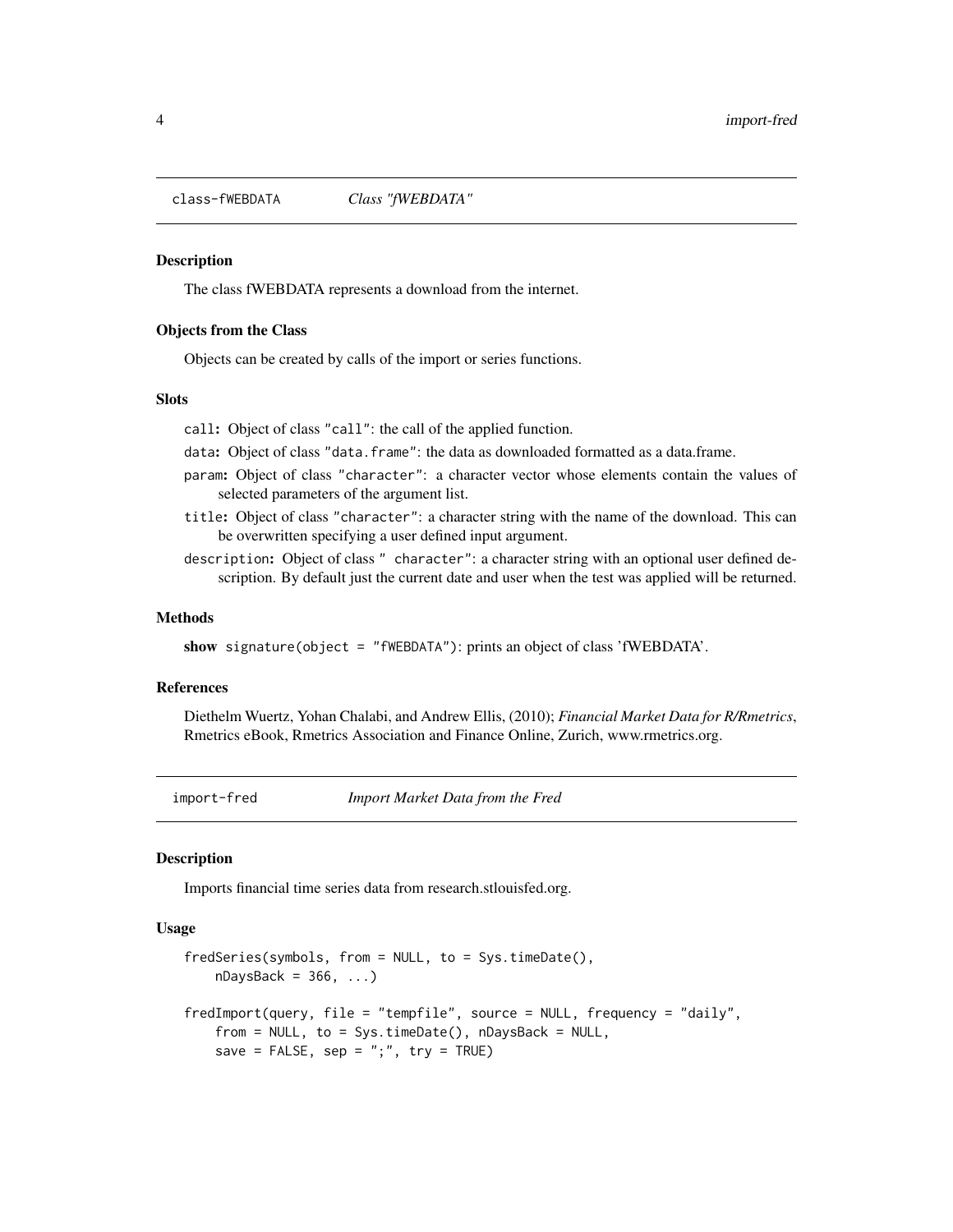### import-fred 5

#### Arguments

| file      | a character string with filename, usually having extension ".csv", where to save<br>the downloaded data.                                                                                                                                                                                  |
|-----------|-------------------------------------------------------------------------------------------------------------------------------------------------------------------------------------------------------------------------------------------------------------------------------------------|
| frequency | a character string, one of "auto", "quarterly", "monthly", or "daily", defining<br>the frequency of the data records. Note, the import function tries autodetect the<br>frequency of the time series to be dowwnloaded. This may fail, in such case<br>specify the frequency explicitely. |
| from      | the date from when to extract the time series.                                                                                                                                                                                                                                            |
| nDaysBack | the number of days back.                                                                                                                                                                                                                                                                  |
| query     | a character string, denoting the location of the data at the web site.                                                                                                                                                                                                                    |
| save      | a logical value, if set to TRUE the downloaded data file will be stored under the<br>path and file name specified by the string file. By default FALSE.                                                                                                                                   |
| sep       | a charcter value specifying the column separator.                                                                                                                                                                                                                                         |
| source    | a character string setting the URL of the source. If NULL, then the URL will be<br>set automatically to its default value.                                                                                                                                                                |
| symbols   | a character string with the symbols to be downloaded.                                                                                                                                                                                                                                     |
| to        | the end date of the data download, by default the current date.                                                                                                                                                                                                                           |
| try       | a logical value, if set to TRUE the Internet access will be checked.                                                                                                                                                                                                                      |
| .         | optional arguments to be passed.                                                                                                                                                                                                                                                          |

#### Value

The function fredImport returns an S4 object of class fWEBDATA with the following slots:

| @call        | the function call.                                                                                                                            |
|--------------|-----------------------------------------------------------------------------------------------------------------------------------------------|
| @data        | the data as downloaded formatted as a data.frame.                                                                                             |
| @param       | a character vector whose elements contain the values of selected parameters of<br>the argument list.                                          |
| @title       | a character string with the name of the download. This can be overwritten spec-<br>if ying a user defined input argument.                     |
| @description | a character string with an optional user defined description. By default just the<br>current date when the test was applied will be returned. |

The function fredSeries returns an S4 object of class timeSeries or alternatively an object specified by the function argument returnClass.

#### Note

#### Internet Download Functions:

IMPORTANT NOTE: If the service provider changes the data file format it may become necessary to modify and update the functions.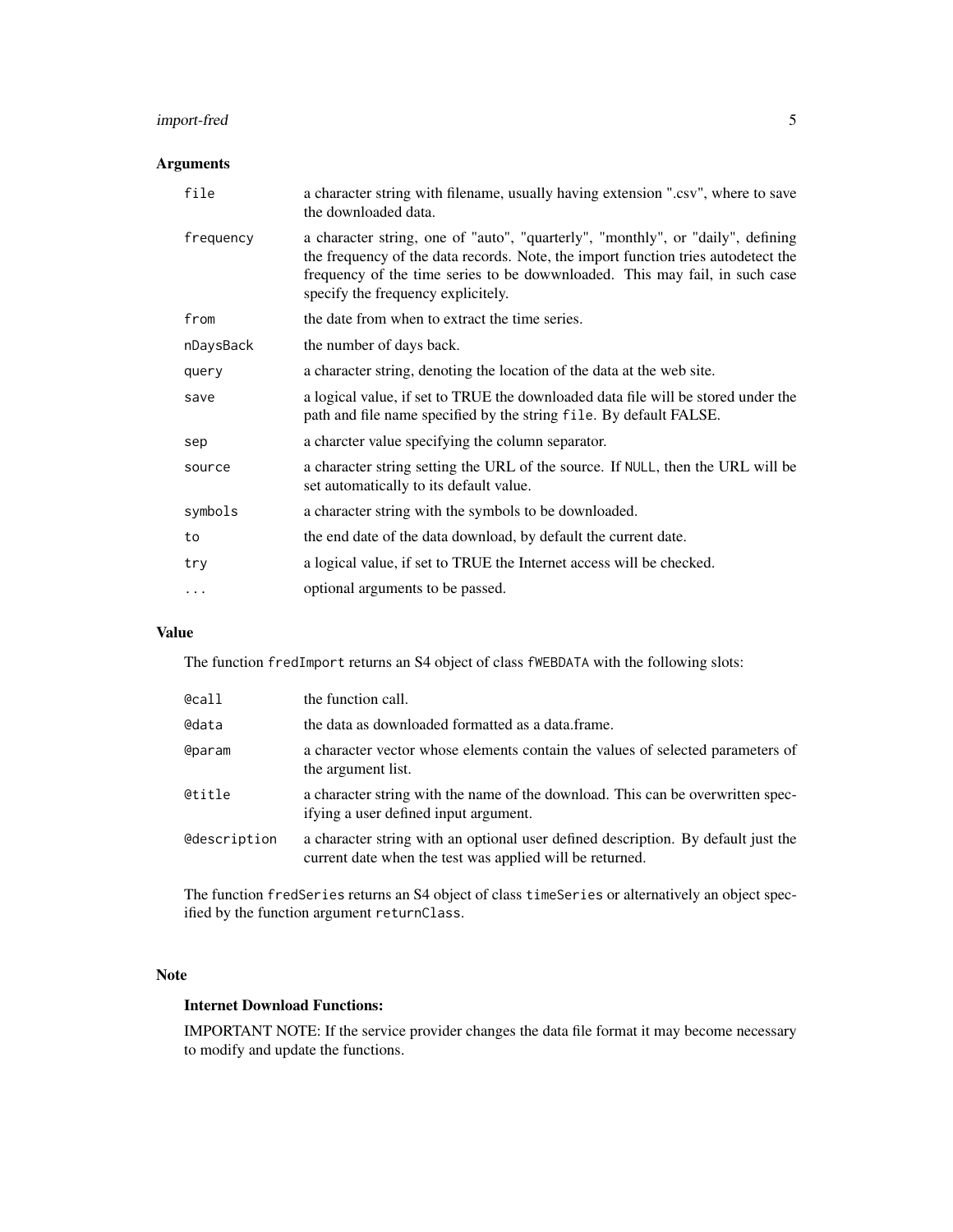#### <span id="page-5-0"></span>Author(s)

Diethelm Wuertz for the Rmetrics R-port.

#### References

Diethelm Wuertz, Yohan Chalabi, and Andrew Ellis, (2010); *Financial Market Data for R/Rmetrics*, Rmetrics eBook, Rmetrics Association and Finance Online, Zurich, www.rmetrics.org.

import-oanda *Import FX Market Data from OANDA*

#### Description

Imports FX market data from www.oanda.com.

#### Usage

```
oandaSeries(symbols, from = NULL, to = Sys.timeDate(),
    nDaysBack = 366, ...)
oandaImport(query, file = "tempfile", source = NULL, frequency = "daily",
```

```
from = NULL, to = Sys.timeDate(), nDaysBack = 366,
save = FALSE, sep = ";", try = TRUE)
```
#### Arguments

| file      | a character string with filename, usually having extension ".csv", where to save<br>the downloaded data.                                                                                                                                                                                  |
|-----------|-------------------------------------------------------------------------------------------------------------------------------------------------------------------------------------------------------------------------------------------------------------------------------------------|
| frequency | a character string, one of "auto", "quarterly", "monthly", or "daily", defining<br>the frequency of the data records. Note, the import function tries autodetect the<br>frequency of the time series to be dowwnloaded. This may fail, in such case<br>specify the frequency explicitely. |
| from      | the date from when to extract the time series.                                                                                                                                                                                                                                            |
| nDaysBack | the number of days back.                                                                                                                                                                                                                                                                  |
| query     | a character string, denoting the location of the data at the web site.                                                                                                                                                                                                                    |
| save      | a logical value, if set to TRUE the downloaded data file will be stored under the<br>path and file name specified by the string file. By default FALSE.                                                                                                                                   |
| sep       | a charcter value specifying the column separator.                                                                                                                                                                                                                                         |
| source    | a character string setting the URL of the source. If NULL, then the URL will be<br>set automatically to its default value.                                                                                                                                                                |
| symbols   | a character string with the symbols to be downloaded.                                                                                                                                                                                                                                     |
| to        | the end date of the data download, by default the current date.                                                                                                                                                                                                                           |
| try       | a logical value, if set to TRUE the Internet access will be checked.                                                                                                                                                                                                                      |
| $\ddotsc$ | optional arguments to be passed.                                                                                                                                                                                                                                                          |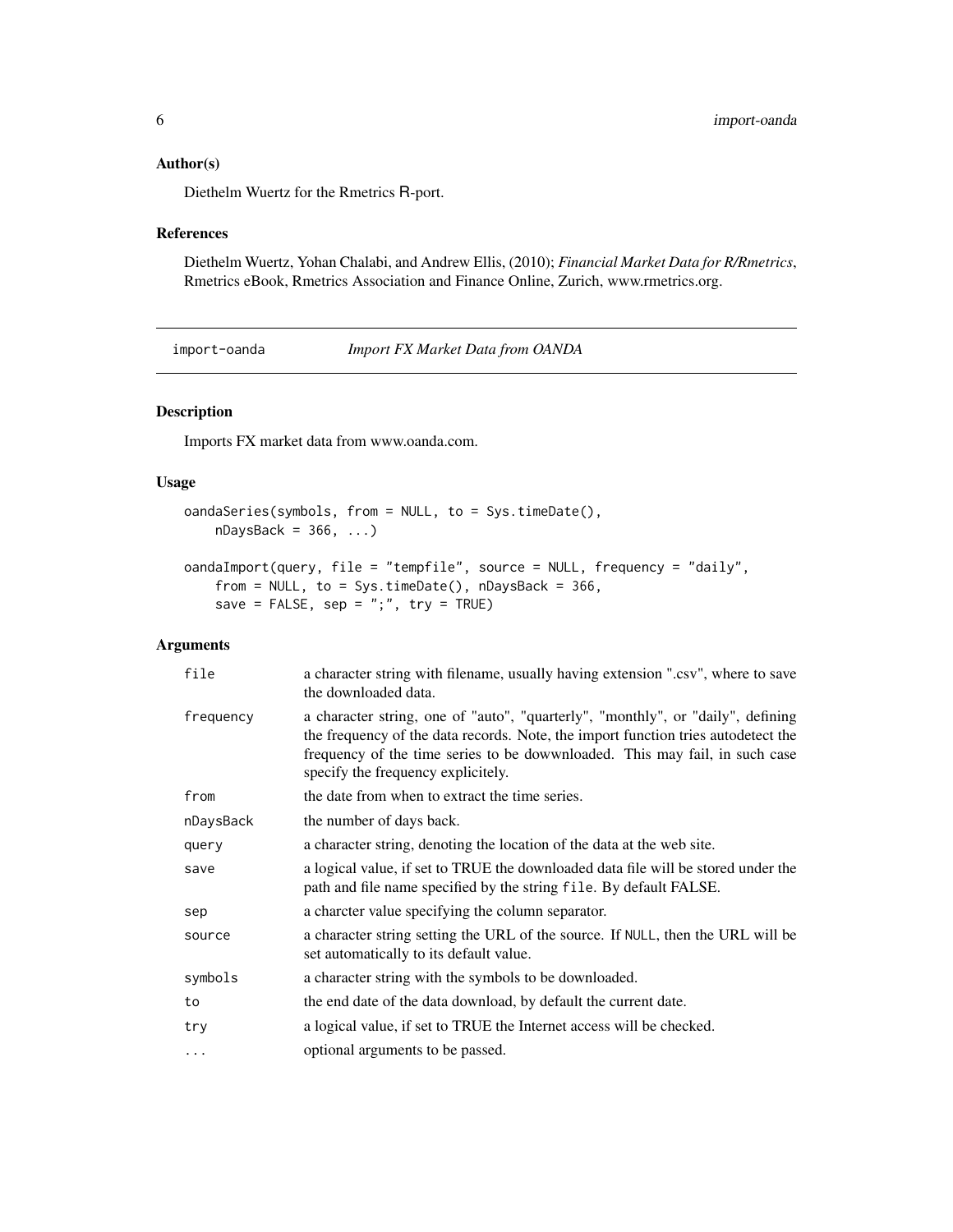#### <span id="page-6-0"></span>import-yahoo 7

#### Value

The function fredImport returns an S4 object of class fWEBDATA with the following slots:

| @call               | the function call.                                                                                                                            |
|---------------------|-----------------------------------------------------------------------------------------------------------------------------------------------|
| @data               | the data as downloaded formatted as a data frame.                                                                                             |
| <b>@param</b>       | a character vector whose elements contain the values of selected parameters of<br>the argument list.                                          |
| <b>@title</b>       | a character string with the name of the download. This can be overwritten spec-<br>if ying a user defined input argument.                     |
| <b>@description</b> | a character string with an optional user defined description. By default just the<br>current date when the test was applied will be returned. |

The function fredSeries returns an S4 object of class timeSeries or alternatively an object specified by the function argument returnClass.

#### Note

#### Internet Download Functions:

IMPORTANT NOTE: If the service provider changes the data file format it may become necessary to modify and update the functions.

#### Author(s)

Diethelm Wuertz for the Rmetrics R-port.

#### References

Diethelm Wuertz, Yohan Chalabi, and Andrew Ellis, (2010); *Financial Market Data for R/Rmetrics*, Rmetrics eBook, Rmetrics Association and Finance Online, Zurich, www.rmetrics.org.

import-yahoo *Import Market Data from Yahoo*

#### Description

Imports financial time series data from chart.yahoo.com.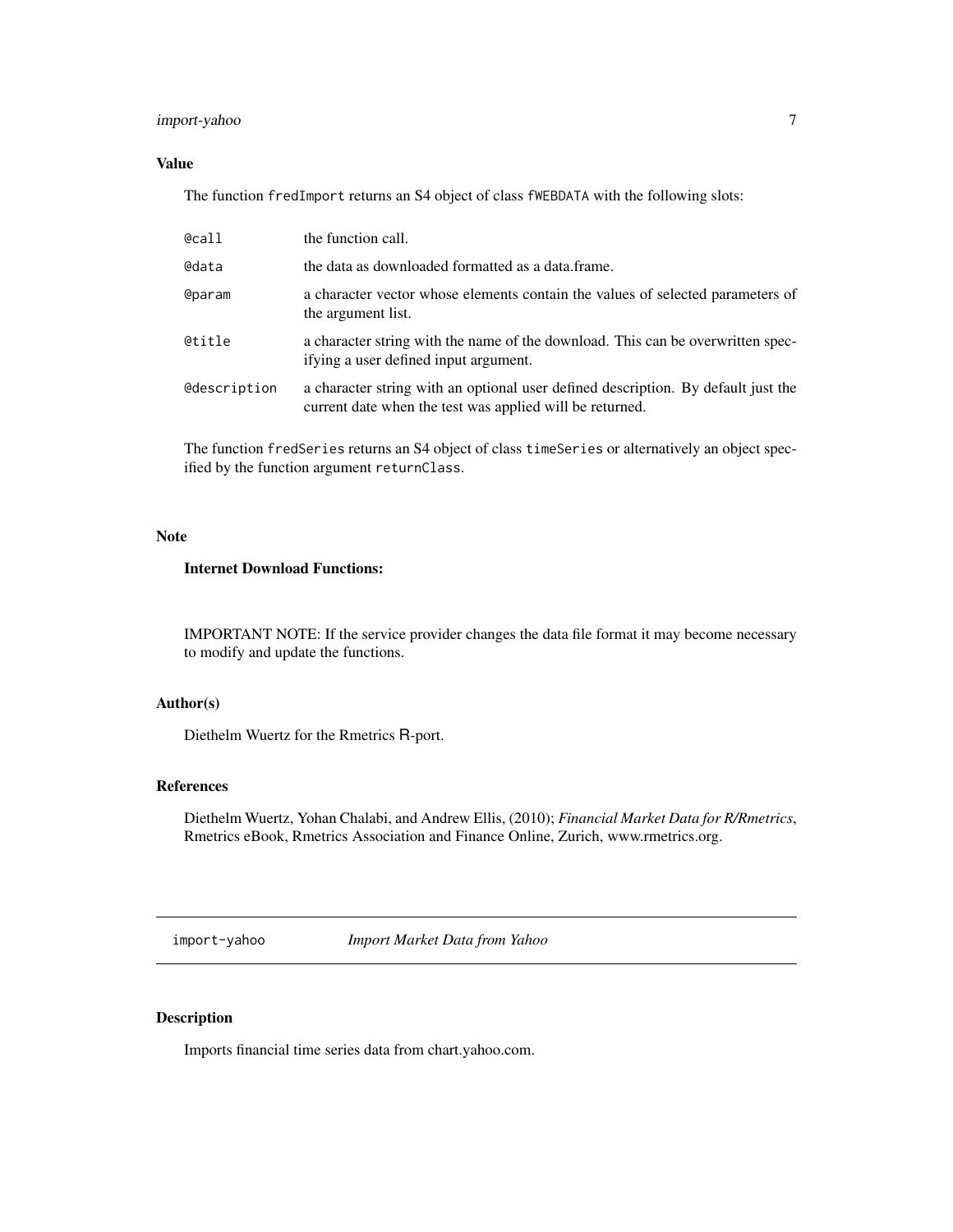#### Usage

```
yahooSeries(symbols, from = NULL, to = Sys.timeDate(),
    nDaysBack = 366, ...)
yahooImport(query, file = "tempfile", source = NULL,
    frequency = c("daily", "weekly", "monthly"),
    from = NULL, to = Sys.timeDate(), nDaysBack = 366,save = FALSE, sep = ";", try = TRUE)
```
### Arguments

| file      | a character string with filename, usually having extension ".csv", where to save<br>the downloaded data.                                                                                                                                                                                  |
|-----------|-------------------------------------------------------------------------------------------------------------------------------------------------------------------------------------------------------------------------------------------------------------------------------------------|
| frequency | a character string, one of "auto", "quarterly", "monthly", or "daily", defining<br>the frequency of the data records. Note, the import function tries autodetect the<br>frequency of the time series to be dowwnloaded. This may fail, in such case<br>specify the frequency explicitely. |
| from      | the date from when to extract the time series.                                                                                                                                                                                                                                            |
| nDaysBack | the number of days back.                                                                                                                                                                                                                                                                  |
| query     | a character string, denoting the location of the data at the web site.                                                                                                                                                                                                                    |
| save      | a logical value, if set to TRUE the downloaded data file will be stored under the<br>path and file name specified by the string file. By default FALSE.                                                                                                                                   |
| sep       | a charcter value specifying the column separator.                                                                                                                                                                                                                                         |
| source    | a character string setting the URL of the source. If NULL, then the URL will be<br>set automatically to its default value.                                                                                                                                                                |
| symbols   | a character string with the symbols to be downloaded.                                                                                                                                                                                                                                     |
| to        | the end date of the data download, by default the current date.                                                                                                                                                                                                                           |
| try       | a logical value, if set to TRUE the Internet access will be checked.                                                                                                                                                                                                                      |
| $\cdots$  | optional arguments to be passed.                                                                                                                                                                                                                                                          |

#### Details

#### Import data from chart.yahoo.com:

The query string is given as

s=SYMBOL&a=DD&b=MM&c=CCYY&g=d&q=q&z=SYMBOL&x=.csv

where SYMBOL has to replaced by the symbol name of the instrument, and DD, MM, and CCYY by the day, month-1 and century/year when the time series should start.

Here are some examples of symbols:

[query] Description: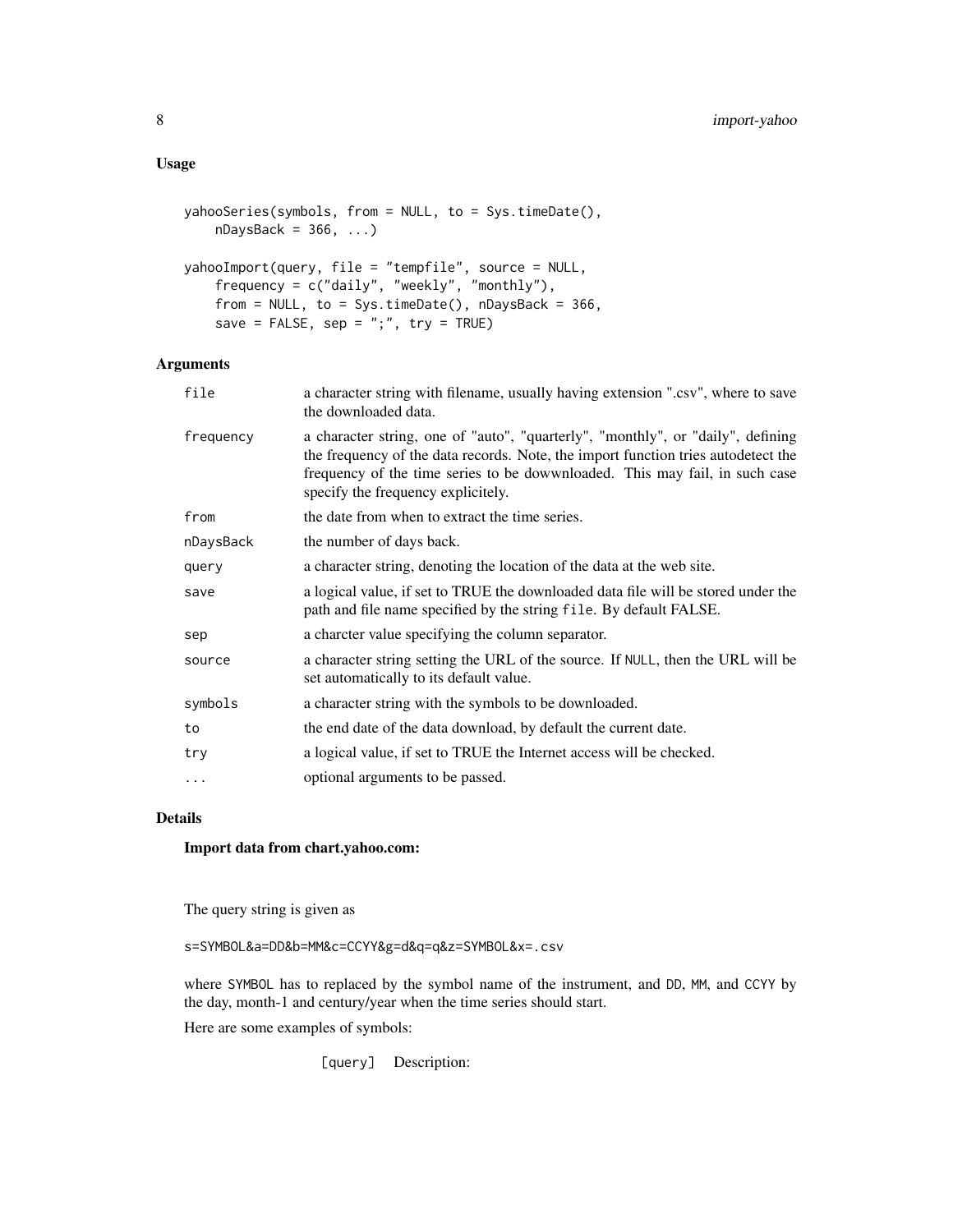| Dow Jones 30 Industrial Averages  |
|-----------------------------------|
| New York Stock Exchange Composite |
| Nasdaq 100 Index                  |
| Nasdaq Composite Index            |
| US 30Y Treasury Bond Index        |
| <b>BM DJIA Stock</b>              |
| Coca-Cola DJIA Stock              |
|                                   |

The meaning of the tokens in the query string are the following:

| Description |
|-------------|
|             |

| S | Selected Ticker-Symbol              |
|---|-------------------------------------|
| a | First Quote starts with Month (mm)  |
| b | First Quote starts with Day (dd)    |
| C | First Quote starts with Year (ccyy) |
| d | Last Ouote ends with Month (mm)     |
| e | Last Quote ends with Day (dd)       |
| f | Last Quote ends with Year (ccyy)    |
|   |                                     |

z Selected Ticker-Symbol

#### Value

The function yahooImport returns an S4 object of class fWEBDATA with the following slots:

| @call         | the function call.                                                                                                                            |
|---------------|-----------------------------------------------------------------------------------------------------------------------------------------------|
| @data         | the data as downloaded formatted as a data.frame.                                                                                             |
| <b>@param</b> | a character vector whose elements contain the values of selected parameters of<br>the argument list.                                          |
| @title        | a character string with the name of the download. This can be overwritten spec-<br>if ying a user defined input argument.                     |
| @description  | a character string with an optional user defined description. By default just the<br>current date when the test was applied will be returned. |

The function yahooSeries returns an S4 object of class timeSeries or alternatively an object specified by the function argument returnClass.

The function keystatsImport returns a data frame with key statistics downloaded from yahoo's web site.

#### Note

#### Internet Download Functions:

IMPORTANT NOTE: If the service provider changes the data file format it may become necessary to modify and update the functions.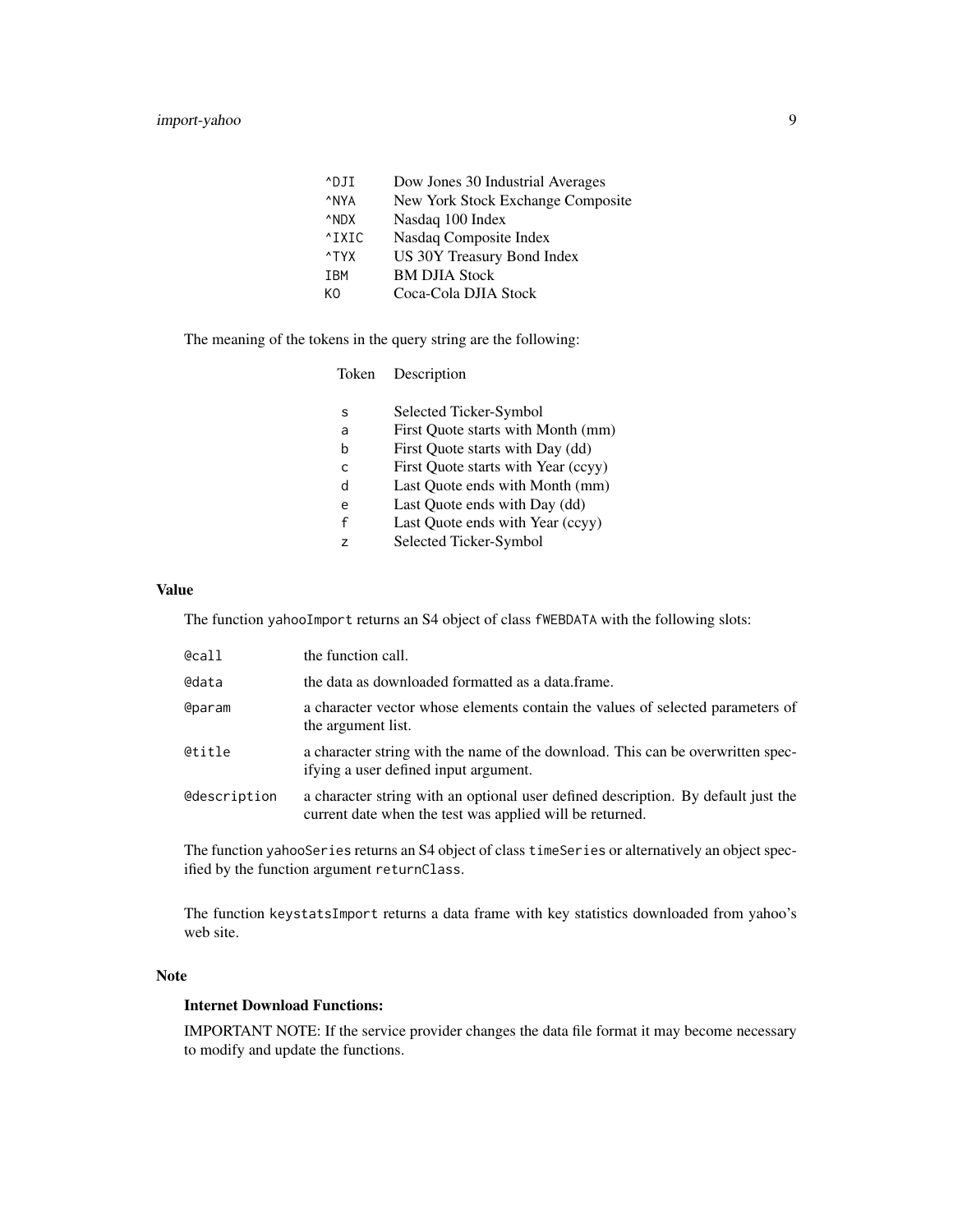#### <span id="page-9-0"></span>Author(s)

Diethelm Wuertz for the Rmetrics R-port.

#### References

Diethelm Wuertz, Yohan Chalabi, and Andrew Ellis, (2010); *Financial Market Data for R/Rmetrics*, Rmetrics eBook, Rmetrics Association and Finance Online, Zurich, www.rmetrics.org.

provider-Listings *Provider Listing of symbols and descriptions*

#### Description

CSV files with provider listings of symbols, descriptions ands related information

#### Format

All files are in CSV Excel spreadsheet format. The delimiter is a semicolon.

#### References

Diethelm Wuertz, Yohan Chalabi, and Andrew Ellis, (2010); *Financial Market Data for R/Rmetrics*, Rmetrics eBook, Rmetrics Association and Finance Online, Zurich, www.rmetrics.org.

read-download *Download Utilities*

#### Description

Twp helpful utilities to read downloads.\

#### Usage

composeURL(..., prefix="http://") indexGrep(pattern, x, ...)

#### Arguments

|              | [composeURL]                                                                                       |
|--------------|----------------------------------------------------------------------------------------------------|
|              | character strings from which the URL will be composed.                                             |
|              | [indexGrep]                                                                                        |
|              | optional arguments to be passed to the function grep.                                              |
| prefix       | a character string specifying the prefix of the URL.                                               |
| pattern      | a character string containing a regular expression to be matched in the given<br>character vector. |
| $\mathsf{x}$ | a character vector where matches are sought.                                                       |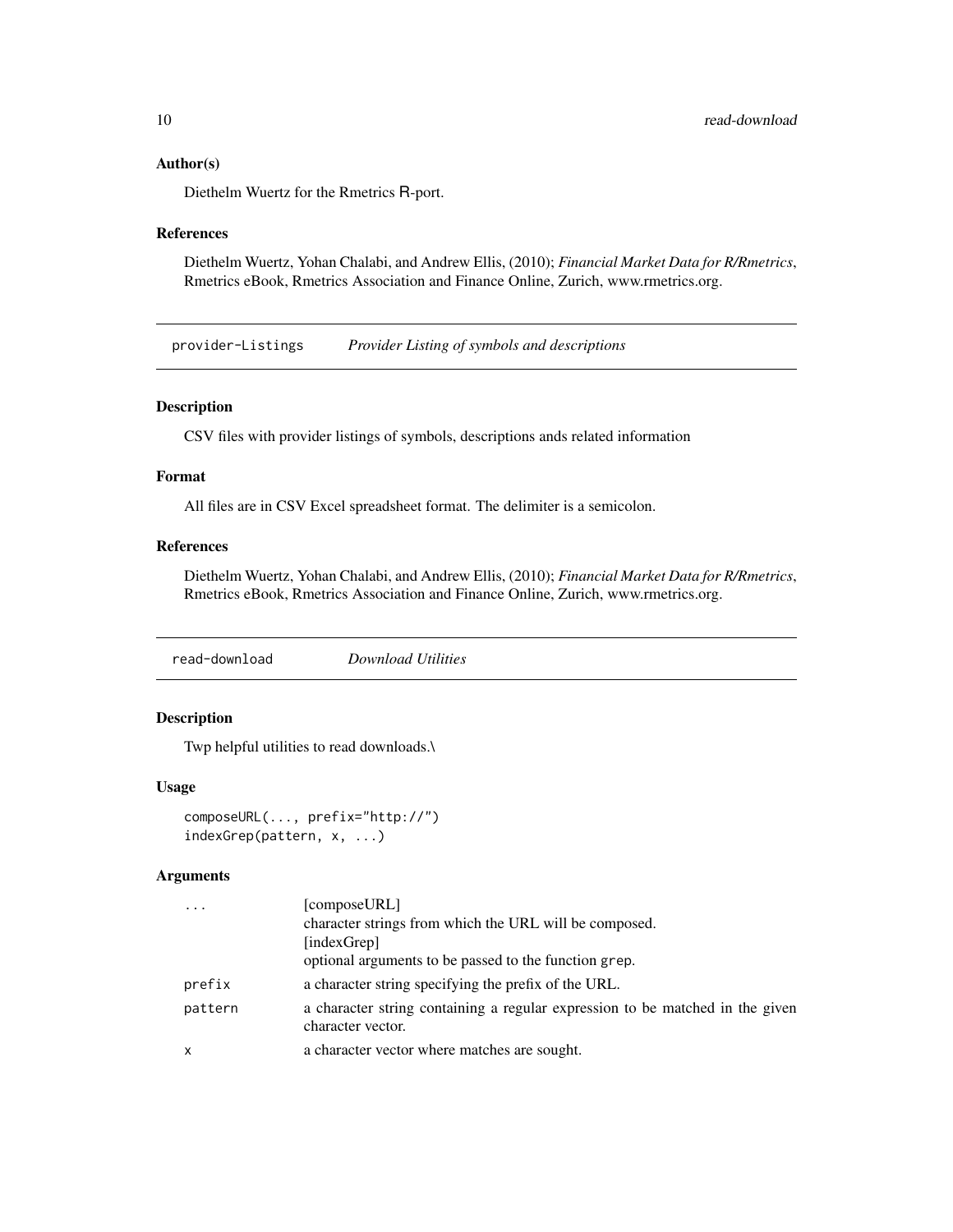#### <span id="page-10-0"></span>read-lines and  $\frac{11}{2}$

#### References

Diethelm Wuertz, Yohan Chalabi, and Andrew Ellis, (2010); *Financial Market Data for R/Rmetrics*, Rmetrics eBook, Rmetrics Association and Finance Online, Zurich, www.rmetrics.org.

read-lines *Read from a text file line by line*

#### Description

Reads from a text file line by line. Wrapper to readLines() function.

#### Usage

read.lines(con=stdin(), n=-1, ok=TRUE, warn=FALSE, encoding="unknown")

#### Arguments

| con      | a connection object or a character string.                                                                                                    |
|----------|-----------------------------------------------------------------------------------------------------------------------------------------------|
| n        | an integer, the (maximal) number of lines to read. Negative values indicate that<br>one should read up to the end of input on the connection. |
| ok       | a logical, is it OK to reach the end of the connection before $n > 0$ lines are read?<br>If not, an error will be generated.                  |
| warn     | a logical, warn if a text file is missing a final EOL. The default is FALSE, note<br>different from function readLines.                       |
| encoding | a character string, the encoding to be assumed for input strings.                                                                             |

#### Value

the downloaded text. Same output as readLines() function.

#### References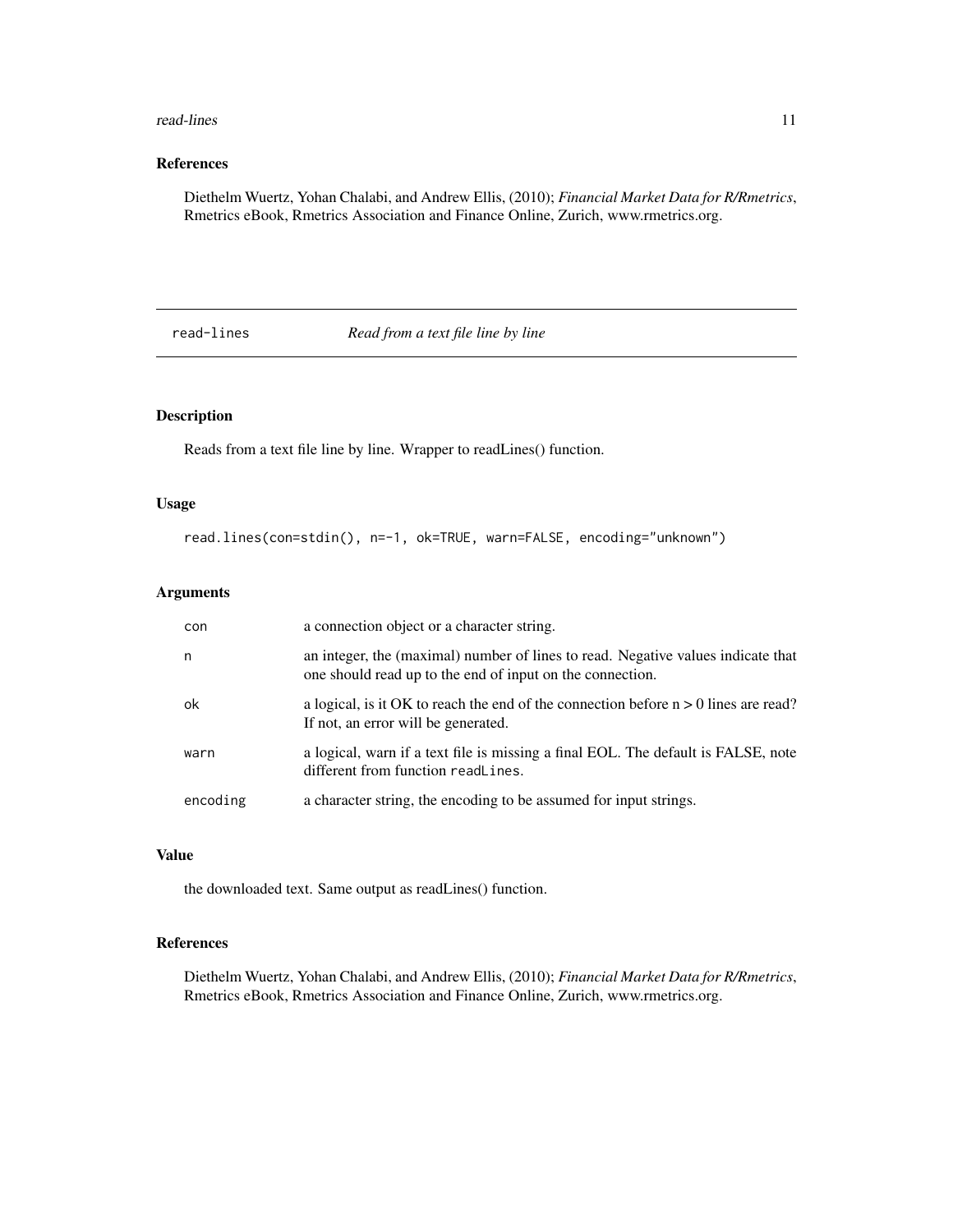<span id="page-11-0"></span>

#### Description

Uses the Links Text Browser to read a web page.

#### Usage

read.links(url, intern = TRUE, bin = NULL, pipe = FALSE, ...)

#### Arguments

| url    | a character string specifying the URL of the web page.                                                          |
|--------|-----------------------------------------------------------------------------------------------------------------|
| intern | a logical which indicates whether to make the output of the command an R<br>object.                             |
| bin    | a string with the path of your lynx binary or NULL if lynx binary is available in<br>the operating system path. |
| pipe   | a logical which indicates whether the result should be returned as a pipe()<br>commmand.                        |
|        | optional arguments passed to links binary.                                                                      |

#### Value

the downloaded text.

#### References

Diethelm Wuertz, Yohan Chalabi, and Andrew Ellis, (2010); *Financial Market Data for R/Rmetrics*, Rmetrics eBook, Rmetrics Association and Finance Online, Zurich, www.rmetrics.org.

read-lynx *Lynx Browser interface*

#### Description

Uses the Lynx Browser to read a web page.

#### Usage

```
read.lynx(url, intern = TRUE, bin = NULL, pipe = FALSE, ...)
```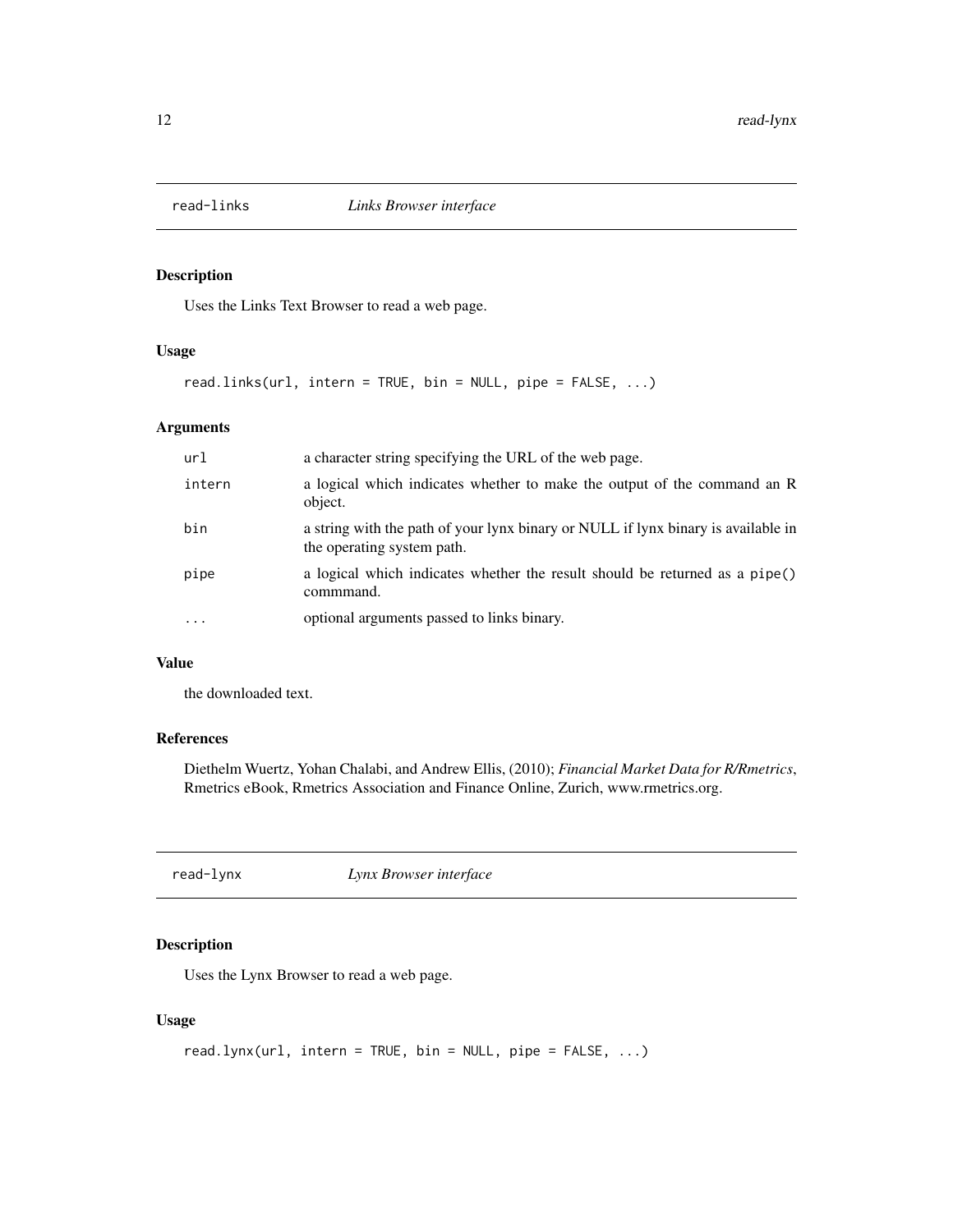#### <span id="page-12-0"></span>read-split that is a set of the set of the set of the set of the set of the set of the set of the set of the set of the set of the set of the set of the set of the set of the set of the set of the set of the set of the set

#### Arguments

| url                     | a character string specifying the URL of the web page.                                                                                                                     |
|-------------------------|----------------------------------------------------------------------------------------------------------------------------------------------------------------------------|
| intern                  | a logical which indicates whether to make the output of the command an R<br>object.                                                                                        |
| bin                     | a string with the path of your lynx binary or NULL if lynx binary is available in<br>the operating system path.                                                            |
| pipe                    | a logical which indicates whether the result should be returned as a pipe()<br>commmand.                                                                                   |
| $\cdot$ $\cdot$ $\cdot$ | optional arguments passed to lynx binary. For example accept_all_cookies = TRUE<br>or cookie_file="~/.lynx_cookies". For a list of options, see the lynx man-<br>ual page. |

#### Value

the downloaded text.

#### References

Diethelm Wuertz, Yohan Chalabi, and Andrew Ellis, (2010); *Financial Market Data for R/Rmetrics*, Rmetrics eBook, Rmetrics Association and Finance Online, Zurich, www.rmetrics.org.

read-split *Splitting downloaded data sets*

#### Description

Two helpful data set and charvec splitting utilities.

#### Usage

dataSplit(x, split=" ", col=-1) charvecSplit(x, split=" ", col=1, format="%F")

#### Arguments

|        | character vector to be splitted.                                              |
|--------|-------------------------------------------------------------------------------|
| split  | the split character, by default a blank.                                      |
| col    | an integer value or vector, the columns to be selected.                       |
| format | the date format of the character vector, by default the ISO-8601 date format. |

#### References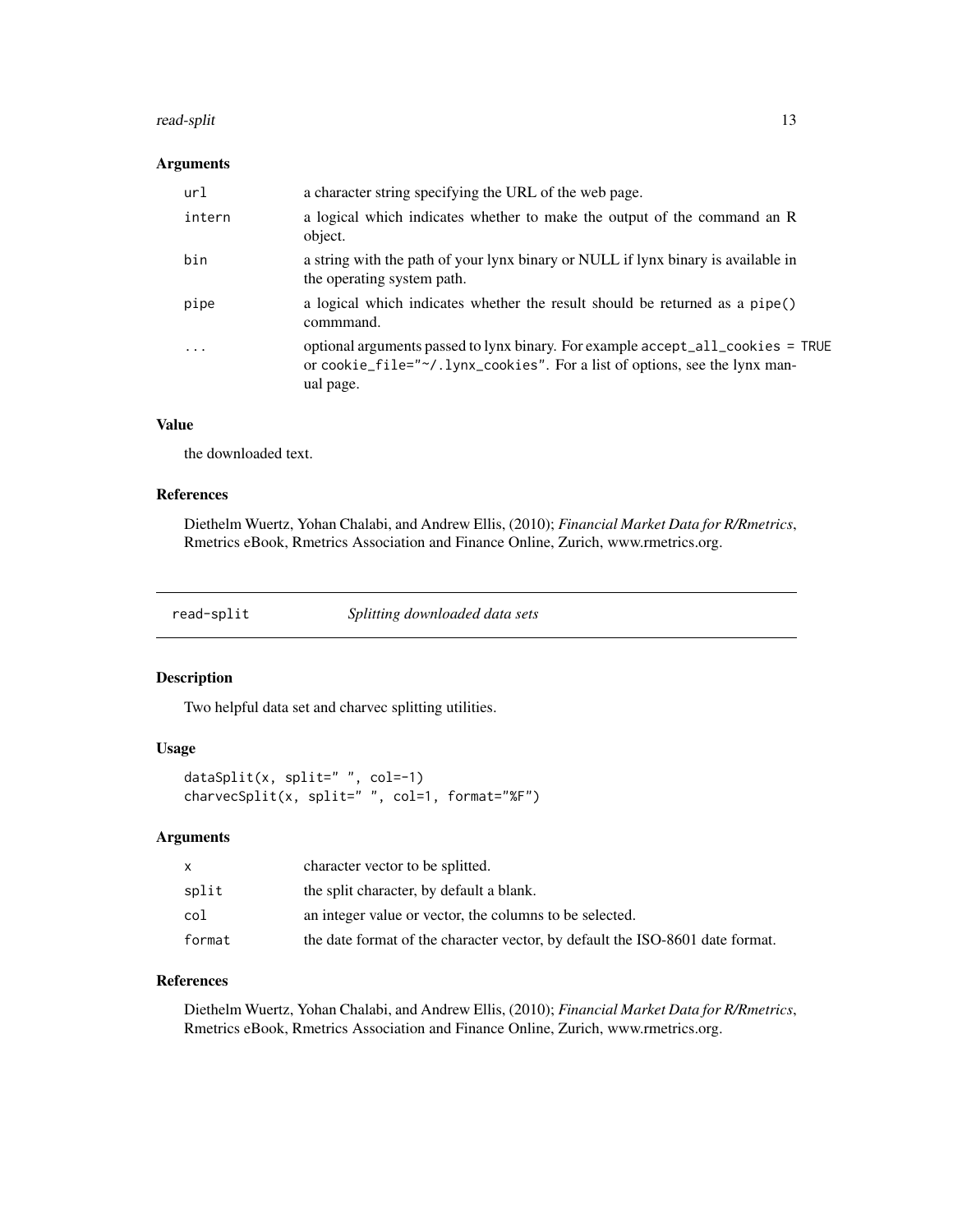<span id="page-13-0"></span>

### Description

Uses the w3m Browser to read a web page.

#### Usage

read.w3m(url, intern = TRUE, bin = NULL, pipe = FALSE, ...)

#### Arguments

| url      | a character string specifying the URL of the web page.                                                        |
|----------|---------------------------------------------------------------------------------------------------------------|
| intern   | a logical which indicates whether to make the output of the command an R<br>object.                           |
| bin      | a string with the path of your w3m binary or NULL if w3m binary is available<br>in the operating system path. |
| pipe     | a logical which indicates whether the result should be returned as a pipe()<br>commmand.                      |
| $\cdots$ | optional arguments passed to w3m binary. For a list of options, see the w3m<br>manual page.                   |

#### Value

the downloaded text.

#### References

Diethelm Wuertz, Yohan Chalabi, and Andrew Ellis, (2010); *Financial Market Data for R/Rmetrics*, Rmetrics eBook, Rmetrics Association and Finance Online, Zurich, www.rmetrics.org.

| Read from an xls file<br>read-xls |  |  |  |
|-----------------------------------|--|--|--|
|-----------------------------------|--|--|--|

#### Description

Reads a sheet from an xls file.

#### Usage

```
read.xls(url, sheet=1, lines=-1, verbose=FALSE, encoding="unknown")
```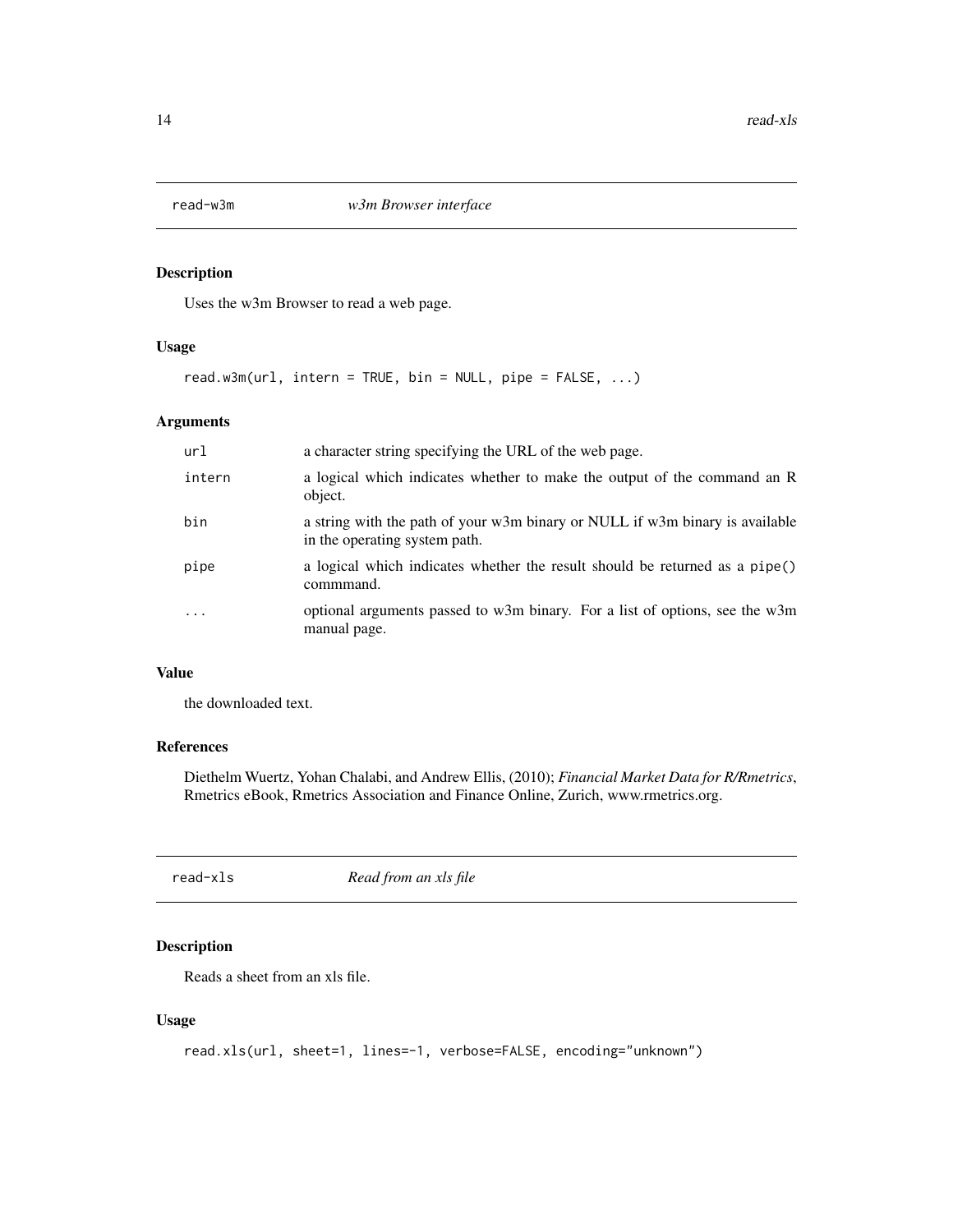#### <span id="page-14-0"></span>show-methods 15

#### Arguments

| url      | a character string specifying the URL of the web page.                     |
|----------|----------------------------------------------------------------------------|
| sheet    | an integer denoting which sheet should be extracted, by default the first. |
| lines    | a negative integer with the lines to be skipped, by default the first.     |
| verbose  | a logical decides about verbose mode, by default FALSE.                    |
| encoding | a character string with the type of encoding, by defaul "unknown".         |

#### Value

the downloaded text.

#### References

Diethelm Wuertz, Yohan Chalabi, and Andrew Ellis, (2010); *Financial Market Data for R/Rmetrics*, Rmetrics eBook, Rmetrics Association and Finance Online, Zurich, www.rmetrics.org.

show-methods *WEBDATA Download Show Methods*

#### Description

Show methods for WEBDATA downloads.

#### Methods

object = "ANY" Generic function.

object = "fWEBDATA" Print function for objects of class "fWEBDATA".

#### References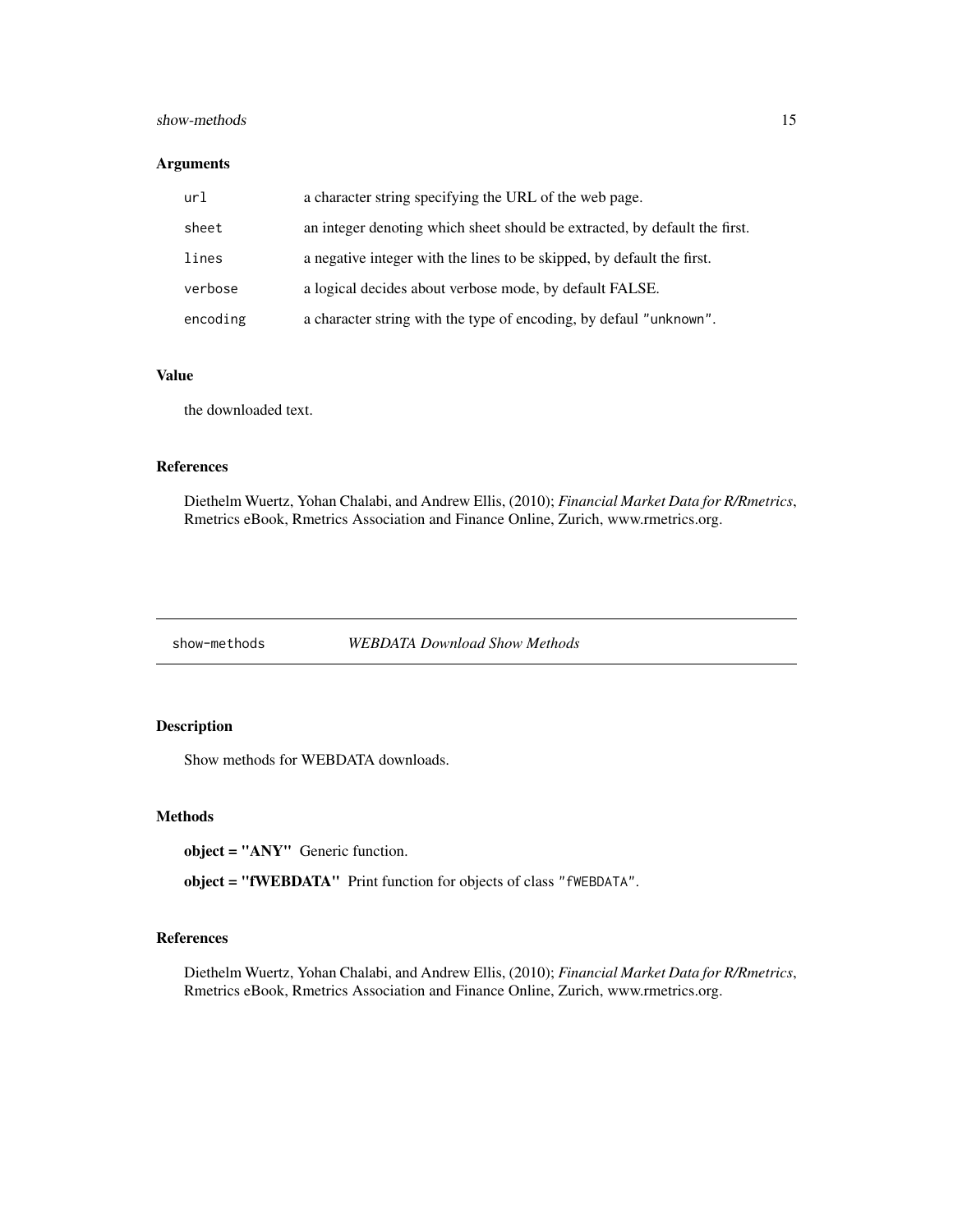<span id="page-15-0"></span>utils-yahooBriefing *Import Briefings from Yahoo*

#### Description

Imports briefings from chart.yahoo.com.

#### Usage

```
yahooBriefing(query, file = "tempfile", source = NULL, save = FALSE, try = TRUE)
```
#### Arguments

| file   | a character string with filename, usually having extension ".csv", where to save<br>the downloaded data.                                                |
|--------|---------------------------------------------------------------------------------------------------------------------------------------------------------|
| query  | a character string, denoting the location of the data at the web site.                                                                                  |
| save   | a logical value, if set to TRUE the downloaded data file will be stored under the<br>path and file name specified by the string file. By default FALSE. |
| source | a character string setting the URL of the source. If NULL, then the URL will be<br>set automatically to its default value.                              |
| try    | a logical value, if set to TRUE the Internet access will be checked.                                                                                    |

### Value

returns a data frame with briefings downloaded from yahoo's web site.

#### Author(s)

Diethelm Wuertz for the Rmetrics R-port.

#### References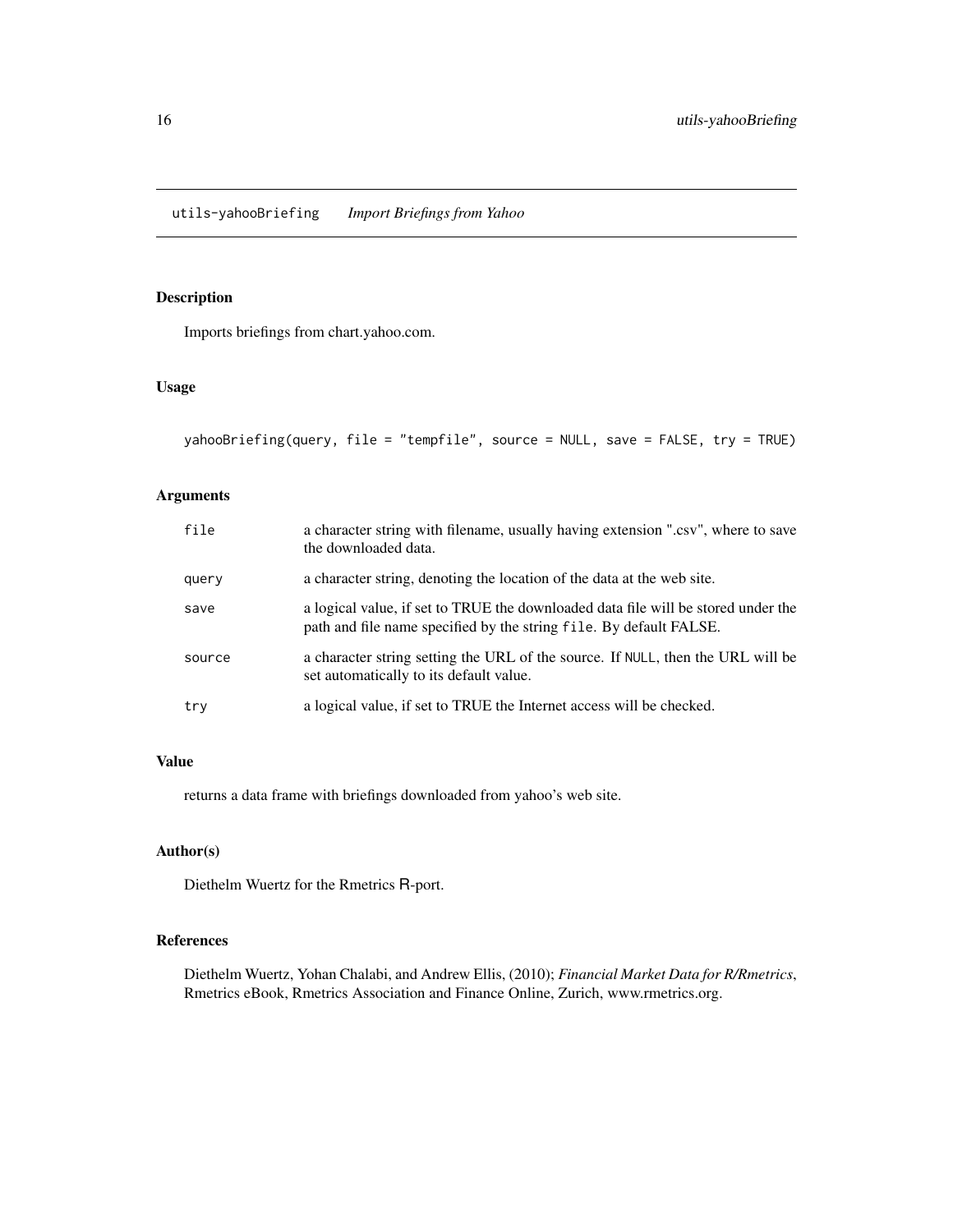<span id="page-16-0"></span>utils-yahooKeystats *Import Key Statistics Data from Yahoo*

#### Description

Imports key statistics data from chart.yahoo.com.

#### Usage

```
yahooKeystats(query, file = "tempfile", source = NULL, save = FALSE, try = TRUE)
```
#### Arguments

| file   | a character string specifying a filename, usually having extension ".csv",<br>where to save the downloaded data.                                        |
|--------|---------------------------------------------------------------------------------------------------------------------------------------------------------|
| query  | a character string, denoting the location of the data at the web site.                                                                                  |
| save   | a logical value, if set to TRUE the downloaded data file will be stored under the<br>path and file name specified by the string file. By default FALSE. |
| source | a character string setting the URL of the source. If NULL, then the URL will be<br>set automatically to its default value.                              |
| try    | logical indicating if the internet access will be checked.                                                                                              |

#### Value

returns a data frame ([data.frame](#page-0-0)) with key statistics downloaded from yahoo's web site.

#### Author(s)

Diethelm Wuertz for the Rmetrics R-port.

#### References